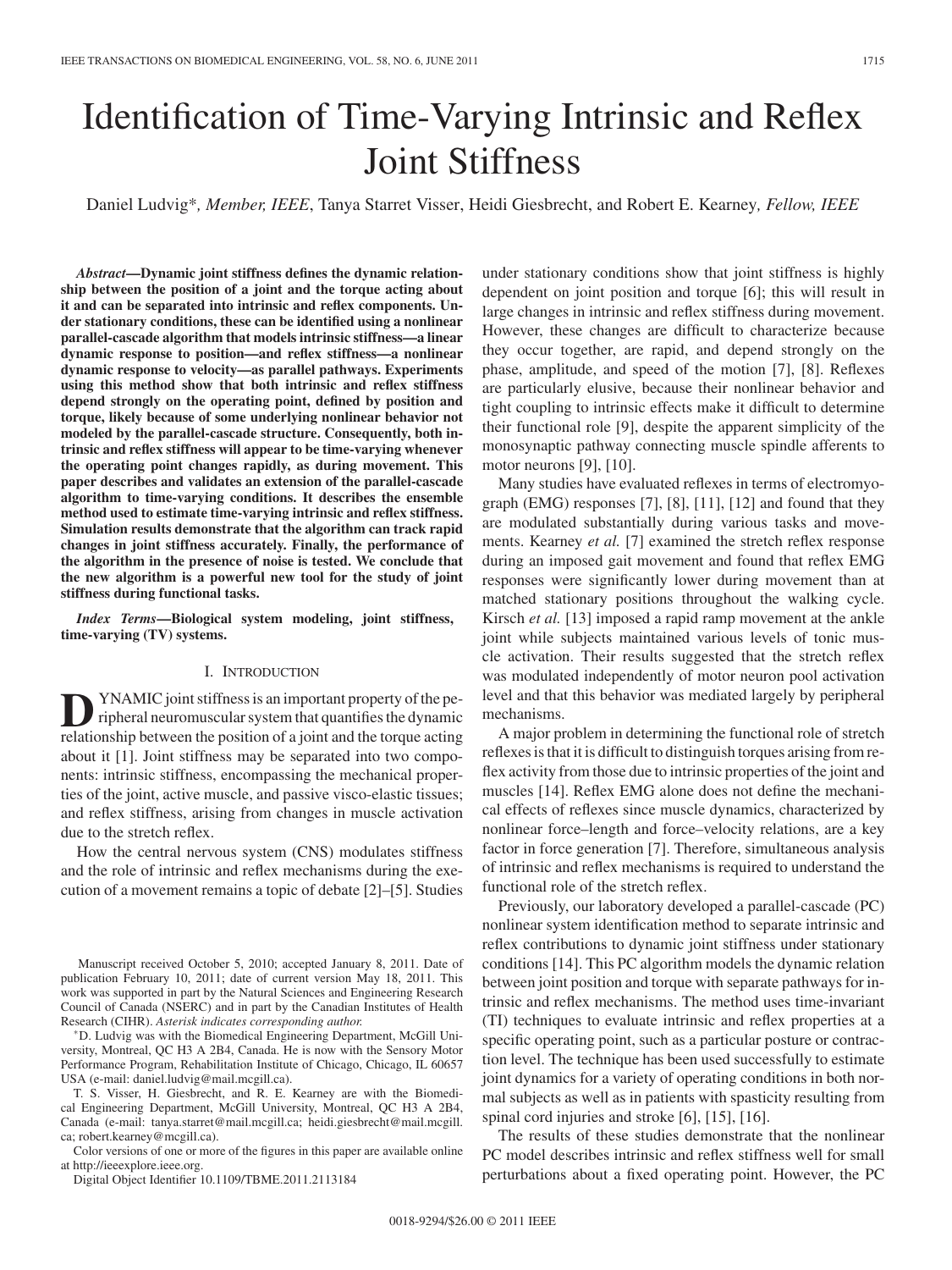

Fig. 1. Block diagram of the TVPC model of ankle stiffness. Position and torque are functions of time *t* and realization *r*; IRFs are functions of time *t* and lag  $\tau$ ; the static nonlinearity is a function of time *t* and joint velocity *V*.

algorithm cannot estimate joint stiffness under time-varying (TV) conditions. Thus, the time course of stiffness changes when the joint moves from one operating point to another remains unknown. This information is required to understand the role of reflexes in the initiation and control of movement. Ludvig and Kearney [17] tracked the changes in joint stiffness while subjects altered the background torque level. However, their algorithm responded sluggishly to changes in joint stiffness and, thus, could not measure quick changes in stiffness accurately. This was due to the time needed for averaging, and thus, any similar adaptive algorithm will also suffer from the limitation of not being able to measure quick changes in joint stiffness.

This paper describes and validates the extension of the PC method to TV conditions. The new algorithm employs ensemble methods and PC methods to estimate TV intrinsic and reflex stiffness [14], [18], [19]. This time-varying parallel-cascade (TVPC) algorithm estimates intrinsic and reflex stiffness at each sample time allowing changes in intrinsic and reflex dynamics to be tracked throughout movements.

This paper is developed as follows: Section II describes the TVPC algorithm, details the iterative procedure, and shows how ensemble methods are integrated into the PC structure for identification of TV intrinsic and reflex dynamics. Section III examines the performance limits of the algorithm using simulated data. Section IV discusses the results with specific attention to the adequacy of the TVPC model. Some of these results have been the subject of conference presentations [20]–[22].

## II. IDENTIFICATION ALGORITHM

Fig. 1 shows the TVPC model for joint stiffness. The upper intrinsic pathway relates joint position to torque via a TV linear dynamic element. The lower reflex pathway relates joint position to torque via a differentiator and a TV Hammerstein system, comprising a static nonlinear element in series with a linear dynamic element [23]. The contributions from the two pathways are assumed to add linearly to give the total torque about the joint.

As in the TI case, the output at any time can be predicted by convolving the input with an impulse response function (IRF). However, in contrast to the TI case, in the TV case the IRF changes with each time point so that the discrete TV convolution

can be expressed as

$$
y(i) = \sum_{j=M1}^{M2} h(i,j) u(i-j)
$$
 (1)

where  $y(i)$  is the output at sample time *i*,  $u(i-j)$  is the input at sample time  $i−j$ , and  $h(i,j)$  is the IRF at time  $i$  and lag  $j$ .

Identification of the TV model is achieved using an iterative algorithm where the two pathways are identified sequentially using ensemble techniques. This requires an ensemble of position input records  $P(t, r)$  and torque output records  $T(t, r)$ that are functions of time *t* and realization number *r* as Fig. 1 illustrates. It will be assumed that: 1) the input realizations are uncorrelated with each other; and 2) the system varies with time in the same way for all realizations.

Section II-A will describe the estimation of the TV intrinsic pathway. Section II-B will describe the estimation of the TV reflex stiffness. Section II-C will describe how the two methods are combined.

# *A. Estimation of TV Intrinsic Stiffness*

Intrinsic stiffness is estimated by computing a linear TV IRF between the position and the intrinsic torque. A detailed explanation of the method used to compute the linear TV IRF is presented in [18], and will only be summarized briefly here.

A linear TV IRF can be found by computing the relationship between the TV input-output cross correlation and the time TV input autocorrelation. The difference between TI correlation functions and TV correlation functions is that for the TI functions the estimates are independent of sample time and the averaging is performed along the entire signal length. In the TV case, correlation functions are estimated at each time point and the averaging is performed across realizations.

The discrete TV correlation between the intrinsic torque  $T_I$ at sample time *i* and the position at sample time *i*−*k* is

$$
\hat{\phi}_{\rm TP} (i, -k) = \frac{1}{R} \sum_{r=1}^{R} T_I(i, r) P(i - k, r)
$$
 (2)

where  $r$  is the realization number and  $R$  is the total number of realizations. Similarly, the discrete TV correlation between the position at sample times *i*−*j* and *i*−*k* is

$$
\hat{\phi}_{\rm PP} (i - k, k - j) = \frac{1}{R} \sum_{r=1}^{R} P(i - j, r) P(i - k, r).
$$
 (3)

The relationship between the TV position-intrinsic torque cross correlation and the TV position autocorrelation is

$$
\hat{\phi}_{\rm TP} (i, -k) = \Delta t \sum_{j=M1}^{M2} h_I(i, j) \hat{\phi}_{\rm PP} (i - k, k - j) \tag{4}
$$

where  $h_I$  is the TV intrinsic stiffness IRF, and  $M1$  and  $M2$  are the minimum and maximum lags over which the IRF is computed. Letting *k* take values from *M*1 to *M*2, (4) can be written in matrix form as

$$
\hat{\Phi}_{\rm TP} (i) = \Delta t \hat{\Phi}_{\rm PP} \mathbf{h}_{\rm I} (i) \tag{5}
$$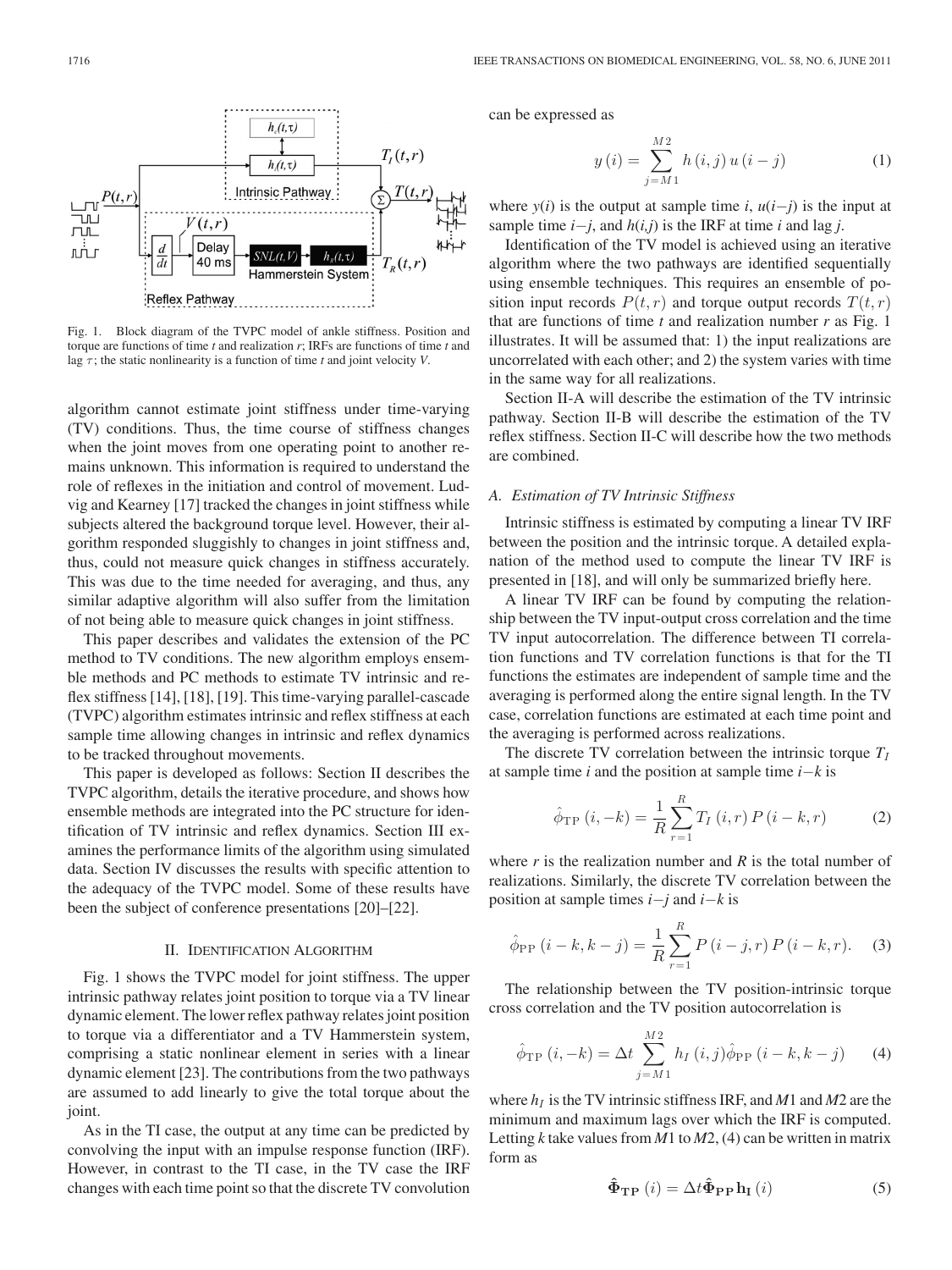where,  $\hat{\Phi}_{\text{PP}}(i)$  and  $\hat{\Phi}_{\text{TP}}(i)$  are shown at the bottom of this page and

$$
\mathbf{h}_{\mathrm{I}}\left(i\right) = \left[h_{I}\left(i,M1\right)\cdots h_{I}\left(i,0\right)\cdots h_{I}\left(i,M2\right)\right]^{\mathrm{T}}.
$$

In the presence of output noise, solving (5) directly leads to large random errors; instead a pseudoinverse approach is taken. Details of the pseudoinverse approach can be found in [18].

## *B. Estimation of TV Reflex Stiffness*

Reflex stiffness is estimated by finding a TV Hammerstein system between the velocity *V* and the reflex torque. A Hammerstein system consists of a static nonlinearity followed in series by a dynamic linear element (see Fig. 1). In a TV Hammerstein system, both the static nonlinearity and the dynamic linear element vary with time. TV identification of Hammerstein system is presented in detail in [19] and will only be briefly discussed here.

Hammerstein system identification works by iteratively fixing one component—either the static nonlinearity or the dynamic linear element—and estimating the other. Once the predicted output of the estimated Hammerstein system fails to account for more of the output variance, the iteration ceases.

The initial estimate of the dynamic linear element is computed as in (5), except the input is velocity and the output is reflex torque. In the first step of the iterative component of the algorithm, the dynamic linear element is fixed and the static nonlinearity is estimated. The static nonlinearity is estimated by minimizing the difference between the predicted reflex torque  $\hat{T}_R$  and the actual reflex torque  $T_R$ . The reflex torque for each realization can be predicted by convolving the output of the static nonlinearity with the reflex stiffness IRF  $h<sub>R</sub>$ . This can be written in matrix form as

$$
\mathbf{T}_{\mathbf{R}}\left(i\right) = \mathbf{A}\left(i\right)\mathbf{p}\left(i\right) + \mathbf{e}
$$
 (6)

where  $\mathbf{A}(i)$  and  $\mathbf{T_R}(i)$  are shown at the bottom of this page and

$$
\mathbf{p}\left(i\right)=\bigl[\,p_{0}\left(i\right)\,p_{1}\left(i\right)\,\cdots\,p_{N}\left(i\right)\,\bigr]^{\mathrm{T}}
$$

where  $p_N$  are the *n*th-order coefficients of the static nonlinearity. The minimization of the difference between predicted and actual outputs is done by solving (6) using least squares.

A similar procedure is carried out to estimate the dynamic linear elements. The following equation is solved using least squares to estimate the dynamic linear element:

$$
\mathbf{T}_{\mathbf{R}}\left(i\right) = \Delta t \mathbf{B}\left(i\right) \mathbf{h}_{\mathbf{R}}\left(i\right) + \mathbf{e}
$$
\n(7)

where

 $\mathbf{B}(i) =$ 

$$
\begin{bmatrix}\n\sum_{n=0}^{N} p_n (i) V (i - M1, 1)^n & \cdots & \sum_{n=0}^{N} p_n (i) V (i - M2, 1)^n \\
\vdots & \ddots & \vdots \\
\sum_{n=0}^{N} p_n (i) V (i - M1, R)^n & \cdots & \sum_{n=0}^{N} p_n (i) V (i - M2, R)^n\n\end{bmatrix}
$$

$$
\mathbf{h}_{\mathbf{R}}\left(i\right) = \left[\,h_R\left(i,M1\right)\,\cdots\,h_R\left(i,M2\right)\,\right]^{\mathrm{T}}
$$

and  $T_R$  is the same as in (6).

The two least-squares computations are iterated until the sum of squared differences between the actual and predicted output fails to increase.

## *C. Concurrent Estimation of Intrinsic and Reflex Stiffness*

In Sections II-A and II-B, we have described algorithms to estimate TV linear and Hammerstein systems. Estimating intrinsic and reflex stiffness would be simple if we could just measure the intrinsic and reflex torques and apply the equations presented

$$
\hat{\Phi}_{\text{PP}}(i) = \begin{bmatrix}\n\hat{\phi}_{\text{PP}}(i - M1, 0) & \hat{\phi}_{\text{PP}}(i - M1, -1) & \cdots & \hat{\phi}_{\text{PP}}(i - M1, M1 - M2) \\
\hat{\phi}_{\text{PP}}(i - M1 - 1, 1) & \hat{\phi}_{\text{PP}}(i - M1 - 1, 0) & \cdots & \hat{\phi}_{\text{PP}}(i - M1 - 1, M1 - M2 + 1) \\
\vdots & \vdots & \ddots & \vdots \\
\hat{\phi}_{\text{PP}}(i - M2, M2 - M1) & \hat{\phi}_{\text{PP}}(i - M2, M2 - M1, 1) & \cdots & \hat{\phi}_{\text{PP}}(i - M2, 0)\n\end{bmatrix}
$$
\n
$$
\hat{\Phi}_{\text{TP}}(i) = \begin{bmatrix}\n\hat{\phi}_{\text{TP}}(i, -M1) & \hat{\phi}_{\text{TP}}(i, -M1 - 1) & \cdots & \hat{\phi}_{\text{TP}}(i, -M2)\n\end{bmatrix}^T
$$

$$
\mathbf{A}(i) = \begin{bmatrix}\n\Delta t \sum_{j=M1}^{M2} h_R(i,j) & \Delta t \sum_{j=M1}^{M2} h_R(i,j) V(i-j,1) & \cdots & \Delta t \sum_{j=M1}^{M2} h_R(i,j) V(i-j,1)^N \\
\Delta t \sum_{j=M1}^{M2} h_R(i,j) & \Delta t \sum_{j=M1}^{M2} h_R(i,j) V(i-j,2) & \cdots & \Delta t \sum_{j=M1}^{M2} h_R(i,j) V(i-j,2)^N \\
\vdots & \vdots & \ddots & \vdots \\
\Delta t \sum_{j=M1}^{M2} h_R(i,j) & \Delta t \sum_{j=M1}^{M2} h_R(i,j) V(i-j,R) & \cdots & \Delta t \sum_{j=M1}^{M2} h_R(i,j) V(i-j,R)^N\n\end{bmatrix}
$$
\n
$$
\mathbf{T}_{\mathbf{R}}(i) = \begin{bmatrix} T_R(i,1) T_R(i,2) \cdots T_R(i,R) \end{bmatrix
$$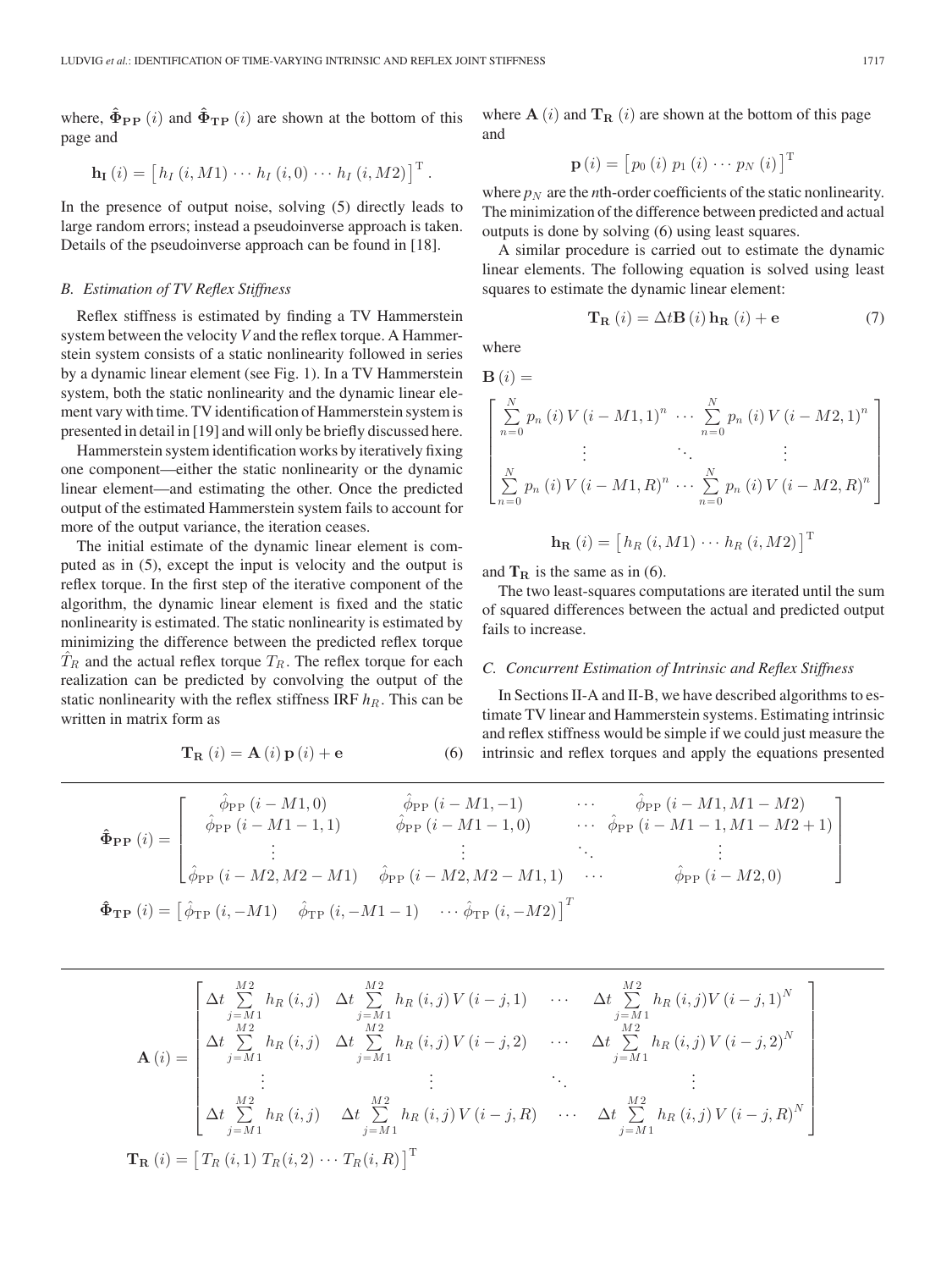in the previous two sections. However, measuring intrinsic and reflex torques is not possible; thus, a method is needed to separate the two torques. Kearney *et al*. [14] took advantage of the delay in the reflex pathway and designed an iterative algorithm (the PC algorithm) to separate the two torques. Combining the TV methods presented in the previous sections with the PC algorithm gives the TVPC algorithm, which works as follows.

- 1) Intrinsic stiffness is estimated using the method described in Section II-A, however, using the net torque rather than intrinsic torque. By limiting the length of the IRF to less than the reflex delay, reflex torque will simply act as uncorrelated noise.
- 2)  $h_I(t, \tau)$  is convolved with the position ensemble to predict the intrinsic torque  $\hat{T}_I(t,r)$  that is used to estimate the intrinsic residual torque

$$
\hat{T}_{IR}(t,r) = T(t,r) - \hat{T}_I(t,r).
$$
 (8)

- 3) The static nonlinear element  $SNL(t, V)$  and linear TV impulse response functions  $\hat{h}_R(t,\tau)$  of the reflex pathway are estimated using the ensemble Hammerstein method described in Section II-B, treating velocity as the input and  $\hat{T}_{IR}(t,r)$  as the output. The reflex delay is incorporated into  $\hat{h}_R(t,\tau)$  and  $S\hat{N}L(t,V)$  is approximated by a polynomial.
- 4) The reflex torque  $\hat{T}_R(t,r)$  is estimated by transforming the differentiated position input ensemble with  $SNL(t, V)$ and convolving it with  $\hat{h}_R(t,\tau)$ . The reflex residual torque is computed as

$$
\hat{T}_{\rm RR}(t,r) = T(t,r) - \hat{T}_{\rm R}(t,r). \tag{9}
$$

5) The total predicted torque is computed as

$$
\hat{T}(t,r) = \hat{T}_I(t,r) + \hat{T}_R(t,r).
$$
 (10)

6) The quality of the identification is evaluated in terms of the percent variance accounted for (%VAF) between the observed  $X$  and predicted  $X$  total torque ensembles

$$
\% \text{VAF}(X, \hat{X}) = 100 \left( 1 - \frac{\text{var}(X - \hat{X})}{\text{var}(X)} \right). \tag{11}
$$

7) The procedure is repeated from step 1, using  $\hat{T}_{RR}(t,r)$  as the output for the identification of intrinsic stiffness. The procedure continues until the %VAF fails to increase.

Following the identification, intrinsic stiffness is converted to intrinsic compliance  $h_C(t, \tau)$  because it is more readily interpreted and is less susceptible to high-frequency noise.

The TVPC algorithm distributes the overall gain of the reflex pathway arbitrarily between the nonlinear and linear elements. To standardize this, a straight line was fit to the positive half of the nonlinearity and its slope used as an estimate of the gain of the nonlinearity. The IRF and the nonlinearity were then scaled to assign all the gain to the IRF.

# III. SIMULATION STUDY

We used simulated data to confirm that the algorithm could identify TV intrinsic and reflex stiffness accurately and to explore key factors influencing its performance.

# *A. Methods*

A TV model of ankle stiffness was simulated using Simulink (The Mathworks, Inc.). Intrinsic stiffness was modeled as a second-order system

$$
TQ(t) = I\ddot{P} + B(t)\dot{P} + K(t)P
$$
 (12)

where*K*, *B*, and *I* are the elastic, viscous, and inertial parameters, respectively.

Reflex stiffness was modeled as a differentiator in series with a 40-ms delay, followed by a Hammerstein system, consisting of a half-wave rectifier in series with a second-order low-pass filter with gain  $G(t)$ , damping  $\zeta$ , and natural frequency  $\omega$ .

Theoretically, all parameters could be TV but only *K*, *B*, and *G* were varied with time in this study, because previous studies showed that these are the parameters that vary the most with changes in operating point [6], [24], [25]. Gaussian white noise was added to the output to simulate measurement noise; its amplitude was adjusted to generate the desired SNR. The input signal, which was similar to that used in experiments, consisted of a 0.03-rad pseudorandom binary sequence with a 150-ms switching rate, and filtered by a second-order Butterworth filter with a 50-Hz cut-off to represent the low-pass properties of our ankle actuator.

Input-output ensembles were generated by simulating the model repeatedly with the same parameters but with different realizations of input and noise sequences. Simulations were run using a fixed 1-kHz sampling rate; data were decimated to 200 Hz prior to inputting into the TVPC system identification algorithm. The intrinsic compliance and reflex stiffness IRFs were parameterized by fitting them to second-order low-pass filters using the Levenberg–Marquardt nonlinear least-squares algorithm [26].

Under some conditions, such as very low SNRs, the TVPC algorithm failed at the first iteration, and consequently, the resulting model accounted for none of the observed torques. For such cases, the %VAF was set to zero.

The results of the TVPC algorithm were compared to those from an adaptive intrinsic and reflex stiffness estimation algorithm [17]. This adaptive algorithm requires an input signal with special properties; consequently, the data for this comparison were generated by repeating the simulation with the special input signal.

For clarity, we will use the following terms: a *realization* or *trial* will refer to an individual simulation run; a *set* will refer to an ensemble of realizations with the same parameter values; a *series* will refer to a collection of sets, having different parameter values used to investigate a property of interest. Table I summarizes the parameter values used in each simulation series.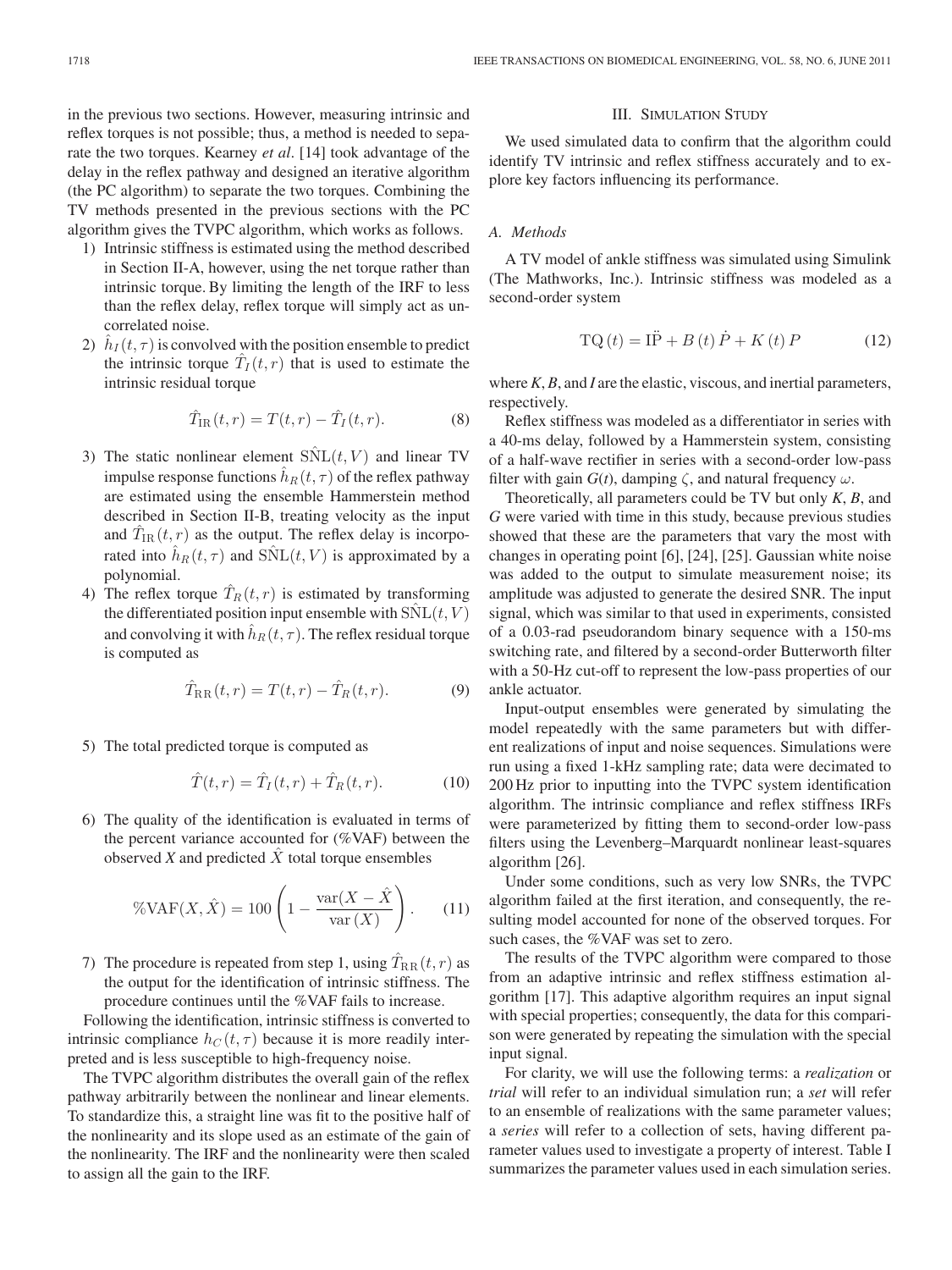TABLE I SIMULATION PARAMETER VALUES

| Series           |           | 2        | 3         | 4           |
|------------------|-----------|----------|-----------|-------------|
| K(Nm/rad)        | Fig. 2A   | 50<br>to | 150       | 150         |
|                  |           | 150      |           |             |
| B(Nm/rad/s)      | Fig. $2B$ | 1.5      | 1.5       | 1.5         |
| $I(Nm/rad/s^2)$  | 0.02      | 0.02     | 0.02      | 0.02        |
| G(Nm/rad/s)      | Fig. $2C$ | 5 to 15  | Fig. $5A$ | Fig. 5A     |
|                  | 0.75      | 0.75     | 0.75      | 0.75        |
| $\omega$ (rad/s) | 20        | 20       | 20        | 20          |
| $SNR$ (dB)       | $^\infty$ | $\infty$ | Fig. $5C$ | Fig. 5C     |
| Realizations     | 600       | 600      | 1000      | 200<br>to   |
|                  |           |          |           | 1000.<br>ın |
|                  |           |          |           | increments  |
|                  |           |          |           | of 50       |

### *B. Results*

*1) Rapid Changes in System Dynamics:* The first simulation series assessed the TVPC algorithm's ability to track rapid changes in system dynamics. To accomplish this, *K*, *B*, and *G* were varied with the time courses shown in Fig.  $3(a)$ –(c).

*G* underwent three step changes, whereas *K* and *B* were varied with ramp waveforms. The time courses of these changes were not designed to resemble any physiological modulation pattern since these remain unknown. Rather they were chosen to test the algorithm's ability to track rapid changes in dynamics and to determine whether the resulting parameter estimates were independent. The top row of Fig. 2 shows how these changes affected the simulated ensembles of intrinsic compliance IRFs, reflex nonlinearities, and reflex stiffness IRFs. These were obtained by computing the theoretical impulse responses of the intrinsic compliance and the reflex stiffness at each time point. The increases in the intrinsic compliance IRFs, associated with the changes in  $K$  and  $B$ , are evident in Fig. 2(a) at about 4 and 6 s, respectively. Similarly, the step changes in the reflex gain are evident in the abrupt changes in the reflex IRFs amplitudes, shown in Fig. 2(c). The static nonlinearity remains unchanged.

The bottom row of Fig. 2 shows the nonparametric system estimates produced by the TVPC algorithm. These were very similar to those simulated. Thus, the ensemble of intrinsic compliance estimates [see Fig. 2(d)] closely resembled those simulated [see Fig.  $2(a)$ ]; the peaks due to the ramp changes in *K* and *B* are clearly visible. Similarly, the reflex stiffness IRFs [see Fig. 2(f)] closely resemble the simulated values and the step changes in *G* are evident. The polynomial estimates of the nonlinearity [see Fig. 2(e)] resemble the simulated half-wave rectifier [see Fig. 2(b)]. Importantly, changes in simulated values of the intrinsic parameters had no effect on the estimated reflex dynamics nor did changes in the reflex parameters influence the intrinsic dynamics.

In addition, the stiffness estimates predicted the simulated torques very accurately. Thus, the ensemble %VAFs, between the simulated and predicted torques, were 98.5% for the total, 98.3% for the intrinsic, and 96.8% for the reflex torques.

Furthermore, the values for *K*, *B*, and *G* estimated by fitting the IRFs to parametric models to the IRFs behaved as expected.

These parameter estimates, shown in the right column of Fig. 3, closely followed the simulated values, shown in the left column. Indeed, even step changes in *G* were tracked instantaneously. In addition, changes in any one parameter had little effect on the other parameter estimates.

We noted that the values estimated for *B* were slightly higher than the true values. We believe that this was related to the sampling rate used for the identification, since increasing the sampling rate eliminated this bias error at the cost of greatly increased random error.

*2) Comparison to Adaptive Algorithm:* The objective of the second series was to compare the TVPC algorithm to an adaptive algorithm. Fig. 4 compares the estimates generated by the TVPC algorithm to those generated by the adaptive algorithm while *K* and *G* underwent step changes. The TVPC algorithm responded to the changes in *K* and *G* instantly, while the adaptive algorithm required approximately 10 s to produce correct estimates. Furthermore, unlike the TVPC algorithm, changes in one parameter biased the adaptive algorithm estimates of the other parameter.

*3) SNR:* The objective of the third simulation series was to evaluate the algorithm's performance in the presence of noise and explore how this varied with the relative strength of the intrinsic and reflex pathway.

The series comprised of 1000 realizations where SNR and reflex gain both varied with time. The reflex gain was varied periodically with time as shown in Fig. 5(a) to evaluate the effect of changing the relative contributions of intrinsic and reflex mechanisms. The reflex gain varied from a low value where the reflex pathway accounted for only 15% of the net torque to a high value where it accounted for 50%. The variance of the noise [see Fig. 5(b)] increased linearly with time so that the SNR [see Fig.  $5(c)$ ] decreased from 30 to 0 dB over the run. This behavior made it possible to evaluate the interaction of reflex gain and noise efficiently. All other parameters were constant at the values listed in Table I.

Fig.  $5(d)$  shows that the %VAF between the simulated noisefree and predicted torques varied with the time. We see that the algorithm estimated all torques accurately until 12 s from the start. This corresponded to the time when the SNR was low; Fig. 6 shows how the %VAF varied with the SNR. The total (blue) and intrinsic torques (green) were predicted well (%VAF  $> 90\%$ ) for SNRs above 5 dB and at all levels of reflex gains. The quality of the reflex identification (red) was also poor at SNRs below 5 dB; however, the %VAF was below 90% at higher SNRs when the reflex gain was low. This drop in the quality of the reflex identification with decreasing reflex gain had little effect on the total %VAF. This is likely because the reflex pathway contributed less to the total output torque at low gains, and consequently, intrinsic torque dominated.

*4) Number of Realization:* The final simulation series examined the influence of the number of realizations in the ensemble on the quality of the identification. This was done by determining the minimum SNR required to achieve reliable identification for a given number of realizations. The minimum SNR was computed as the SNR at the time at which the model failed to account for any variance.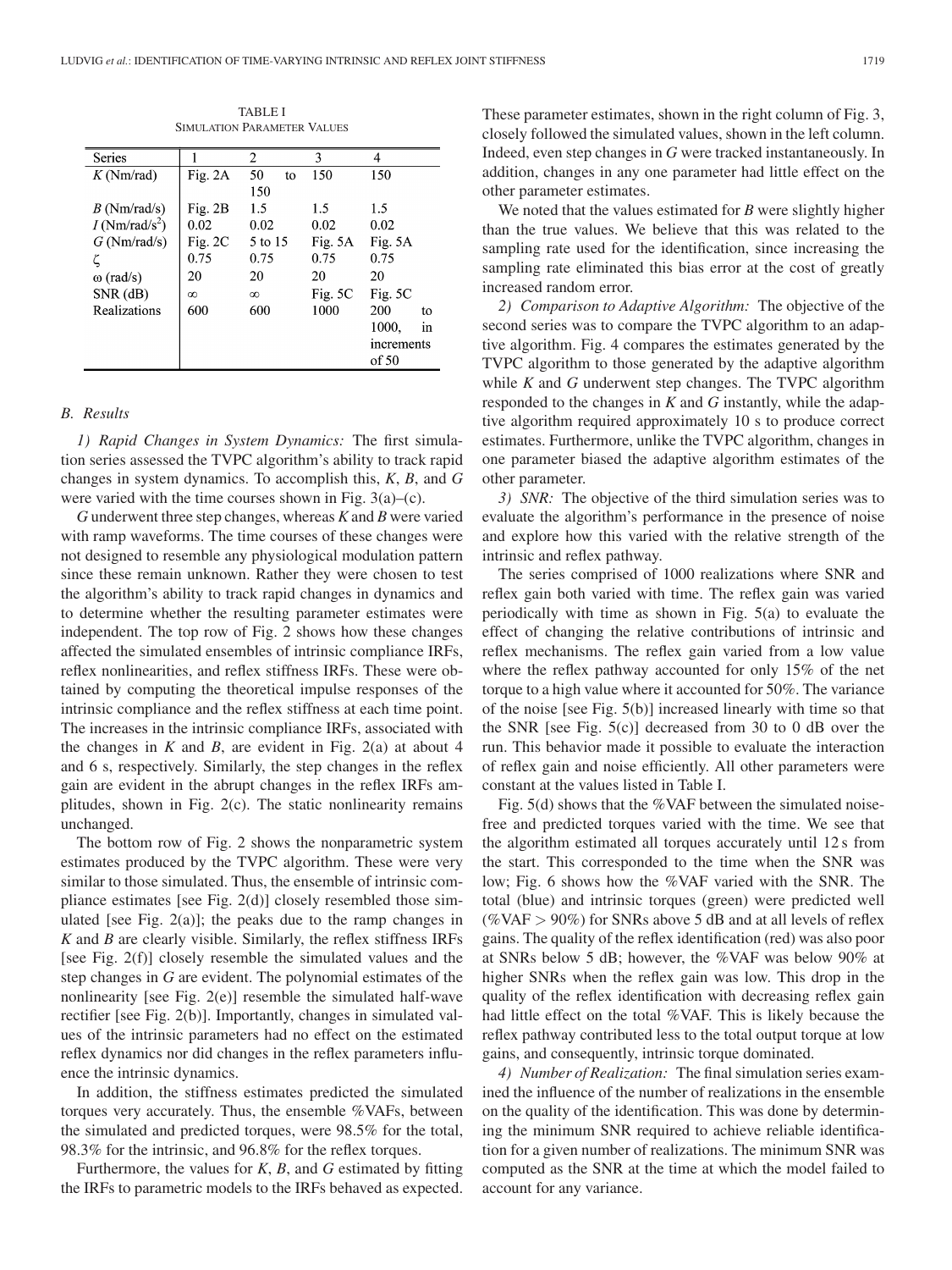

Fig. 2. *Top row*: Simulated intrinsic and reflex stiffness ensembles. (a) Intrinsic compliance IRFs. (b) Static nonlinearities. (c) Reflex stiffness IRFs. *Bottom row*: Estimated intrinsic and reflex stiffness ensembles. (d) Intrinsic compliance IRFs. (e) Static nonlinearities. (f) Reflex stiffness IRFs.



Fig. 3. *Left column*: Time course of simulation parameters: (a) Elasticity, *K*, (b) Viscosity, *B*, (c) Reflex gain, *G*. *Right column*: Parameter values fit to TVPC model estimates: (d) *K*, (e) *B*, and (f) *G*.

Fig. 7 shows that as expected the number of realizations required for reliable identification decreased as the SNR increased. Fewer than 600 realizations were required for a 10-dB SNR and only 200 for a 30-dB SNR.

# IV. DISCUSSION

This paper presents a new algorithm that uses ensemble methods for the TV identification of ankle stiffness. Intrinsic and reflex stiffness are iteratively identified using established ensemble methods. The performance limits of the algorithm were explored using simulations. These showed that the TVPC algorithm is capable of identifying rapidly changing system dynam-



Fig. 4. Comparison between TVPC and adaptive algorithm: (a), (b) Changes in the estimates of *K* and *G* when the value of *G* undergoes a step change at 2 s. (c), (d) Estimates of *K* and *G*, when the value of *K* undergoes a step change at 2 s. The blue solid lines show the estimates generated by the TVPC, the red dotted lines show the estimates from the adaptive algorithm, and the green dashed lines show the simulated values.

ics, even step changes. Furthermore, the algorithm performed well in the presence of noise; the quality of the identification degraded slightly as the SNR decreased. The quality of the system estimates improved by increasing the number of realizations in the data ensembles; more realizations were required as the SNR dropped.

## *A. Identification of TV Changes*

The first simulation series showed that the TVPC algorithm could estimate TV changes in the underlying system parameters. The algorithm successfully estimated both intrinsic and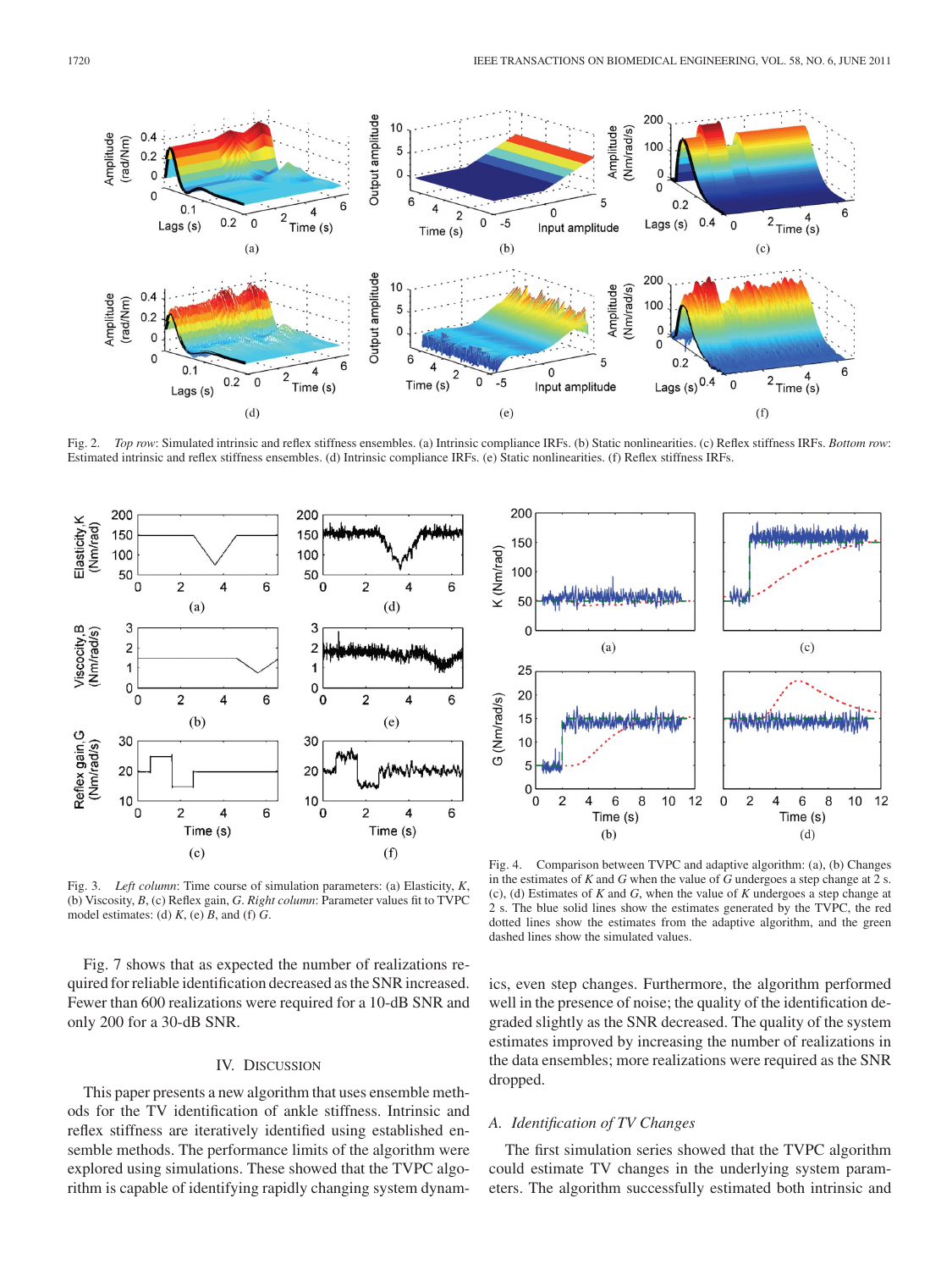

Fig. 5. (a) Reflex gain and (b) noise variance were varied with time, resulting in a varying (c) SNR and (d) %VAF (total: blue; intrinsic: green; reflex: red).



Fig. 6. %VAF of total (blue), intrinsic (green), and reflex (red) torque as functions of the SNR. At SNRs greater than 5 dB, algorithm estimates all three torques quite well with %VAF of over 80%.

reflex stiffness during rapid changes with both ramp and step trajectories. In contrast, our previous adaptive algorithm required 10 s to adapt to the change. This sluggish behavior was due to the time needed by the algorithm to perform averaging. All adaptive algorithms require some time to perform the needed averaging and, thus, cannot estimate changes in system behavior as quickly as the TV algorithm can. Furthermore, though not shown, the adaptive algorithm will not respond to quick shortlasting changes in the underlying parameters as those shown in Fig. 3, and thus, these changes are ignored by the adaptive algorithm. This is also due to the averaging of the adaptive algorithm, as a short-lasting change in system parameters will be lost in the averaging performed by the algorithm. Adaptive algorithms are useful for following changes in the state of the system; however, they are inappropriate for measuring how the system changes from state to state or the exact timing of these changes. The TVPC algorithm is well suited for this type of estimation.

#### *B. Performance Limitations*

The simulation study showed that the quality of the estimates depended on the relative strength of the parallel pathways. It is not surprising that the quality of the reflex identification de-



Fig. 7. Minimum SNR required for algorithm to successfully estimate TV joint stiffness for different ensemble sizes.

grades as the gain drops, because of the iterative nature of the identification procedure. Recall that intrinsic stiffness is identified first and its contribution to the output torque is removed prior to the reflex identification. However, all the noise remains during the reflex identification. Therefore, for a given overall SNR, the reflex identification sees relatively more noise as the reflex gain drops. Conversely, if the reflex pathway dominated the output, the intrinsic identification would be expected to yield poorer results for similar reasons. However, even for matched effective SNRs, it is likely that the quality of the reflex identification will be lower. Reflex stiffness presents a more difficult estimation problem, since there are many more unknown parameters to identify, (i.e., the reflex IRF is longer than the intrinsic stiffness IRF and the reflex nonlinearity must also be identified).

The relative gain of the pathways cannot be controlled experimentally. Therefore, to improve estimates, the size of the data ensemble must be increased. This study showed that increasing the number of realizations in the data ensembles improved the quality of the estimates in the presence of noise. This would impact most significantly the identification of the pathway most sensitive to noise, in this case, the reflex identification. Fig. 7 shows that relatively few realizations were required for reliable identification; however, increasing the size of the ensemble would improve the estimates. Therefore, when planning an experiment, the minimum number of realizations for reliable identification must be used, but for better estimates, it would be advisable to include more realizations.

Stationary studies have typically found an SNR of about 10 dB [6]. For such conditions, the number of realizations necessary for good results would be between 600 and 800. A typical realization of a rapid movement takes 3 s to complete; therefore, 800 realizations would take 40 min plus rest periods to complete; this is not an unreasonable length for an experiment. Thus, the amount of data needed for the TV algorithm does not create unreasonable demands on human subjects, and can be used to measure TV joint stiffness experimentally.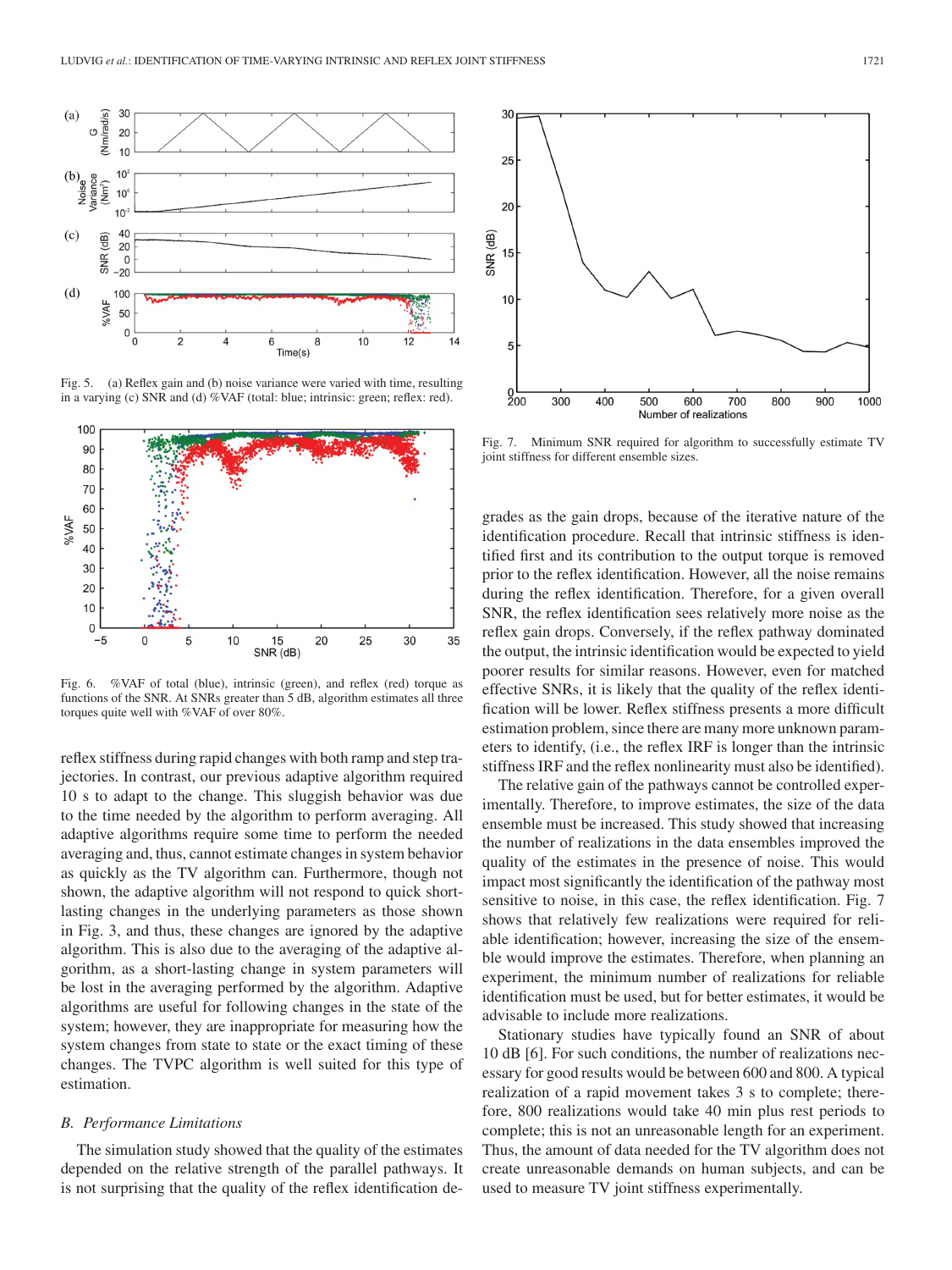## *C. Applications of the TV Algorithm*

Previous studies identified ankle stiffness for a particular operating point and showed that stiffness was a nonlinear function of position and background torque levels [6]. These results emphasize the highly nonlinear nature of this physiological system. Ideally, a global model would be developed that would incorporate all the underlying nonlinearities, and so be capable of predicting ankle stiffness throughout any task. Unfortunately, this is not yet possible.

Varying joint position or torque with time causes the parameters of the PC model to change. Even though these changes are not explicitly dependent on time, but rather depend on unmodeled nonlinear behavior, treating them as TV parameters allows them to be modeled in a task-specific manner. The TVPC algorithm can be used to study how the PC model changes throughout a particular task due to the nonlinearities. The identified system will not be able to predict the stiffness modulation pattern during a different task but can define the role it plays in specific situations without requiring a global model.

Knowledge of how intrinsic and reflex stiffness change during movement is essential to understanding the central control mechanisms. Thus, knowledge of the exact timing of stiffness changes during movement would help to answer the on-going debate between equilibrium point control hypothesis and the internal models hypothesis. The equilibrium point hypothesis postulates that the CNS controls the position of joint by controlling the joint stiffness. In this model, movement is accomplished by altering the spring-like properties of muscle and by changing the feedback generated by the reflex stiffness [27]–[29]. The internal model hypothesis posits that the CNS has an internal model of the dynamics of the limb and the load, and predicts the exact forces needed to generate the movement [29], [30]. By determining whether the changes in stiffness associated with movement precede or succeed the movement, it may be possible to solve the debate.

Another area of research that may be aided by this algorithm is the design of prostheses. When designing a biomimetic prosthesis, it is preferable if the stiffness of the prosthesis is similar to that of the joint [31]. The TVPC algorithm can estimate stiffness during movement, and thus allow for construction of prosthesis that better model the joint they are replacing.

We conclude that the TVPC algorithm will be a useful tool in the study of joint stiffness during nonstationary tasks and that it will help further the understanding of the nonlinear nature of this complex physiological system.

#### ACKNOWLEDGMENT

The authors would like to acknowledge the contributions made by M. Baker in the development of the algorithm.

#### **REFERENCES**

- [1] R. E. Kearney and I. W. Hunter, "System identification of human joint dynamics," *Crit. Rev. Biomed. Eng.*, vol. 18, pp. 55–87, 1990.
- J. D. Brooke, J. Cheng, D. F. Collins, W. E. McIlroy, J. E. Misiaszek, and W. R. Staines, "Sensori-sensory afferent conditioning with leg movement: Gain control in spinal reflex and ascending paths," *Progr. Neurobiol.*, vol. 51, pp. 393–421, Mar. 1997.
- [3] J. D. Brooke, W. E. Mcilroy, D. F. Collins, and J. E. Misiaszek, "Mechanisms within the human spinal-cord suppress fast reflexes to control the movement of the legs," *Brain Res.*, vol. 679, pp. 255–260, May 15, 1995.
- [4] C. Capaday and R. B. Stein, "Difference in the amplitude of the human soleus h reflex during walking and running," *J. Physiol.-Lond.*, vol. 392, pp. 513–522, Nov. 1987.
- [5] T. Kimura, D. Nozaki, K. Nakazawa, M. Akai, and T. Ohtsuki, "Gradual increment/decrement of isometric force modulates soleus stretch reflex response in humans," *Neurosci. Lett.*, vol. 347, pp. 25–28, Aug. 14, 2003.
- [6] M. M. Mirbagheri, H. Barbeau, and R. E. Kearney, "Intrinsic and reflex contributions to human ankle stiffness: Variation with activation level and position," *Exp. Brain Res.*, vol. 135, pp. 423–436, Dec. 2000.
- [7] R. E. Kearney, M. Lortie, and R. B. Stein, "Modulation of stretch reflexes during imposed walking movements of the human ankle," *J. Neurophysiol.*, vol. 81, pp. 2893–2902, Jun. 1999.
- [8] T. Sinkjaer, J. B. Andersen, and B. Larsen, "Soleus stretch reflex modulation during gait in humans," *J. Neurophysiol.*, vol. 76, pp. 1112–1120, Aug. 1996.
- [9] E. P. Zehr and R. B. Stein, "What functions do reflexes serve during human locomotion?" *Progress Neurobiol.*, vol. 58, pp. 185–205, Jun. 1999.
- [10] R. B. Stein and R. E. Kearney, "Nonlinear behavior of muscle reflexes at the human ankle joint," *J. Neurophysiol.*, vol. 73, pp. 65–72, Jan. 1995.
- [11] J. B. Andersen, B. Larsen, and T. Sinkjaer, "Modulation of the human soleus stretch reflex during gait," presented at the 16th Annu. Int. Conf. of the IEEE Engineering in Medicine and Biology Society, Denmark, 1994.
- [12] J. B. Andersen and T. Sinkjaer, "Afferent input from the human ankle extensors during walking," presented at the 20th Annu. Int. Conf. of the IEEE Engineering in Medicine and Biology Society, Hong Kong, 1998.
- [13] R. F. Kirsch and R. E. Kearney, "Identification of time-varying dynamics of the human triceps surae stretch reflex.2. rapid imposed movement," *Exp. Brain Res.*, vol. 97, pp. 128–138, Dec. 1993.
- [14] R. E. Kearney, R. B. Stein, and L. Parameswaran, "Identification of intrinsic and reflex contributions to human ankle stiffness dynamics," *IEEE Trans. Biomed. Eng.*, vol. 44, no. 6, pp. 493–504, Jun. 1997.
- [15] L. Galiana, J. Fung, and R. Kearney, "Identification of intrinsic and reflex ankle stiffness components in stroke patients," *Exp. Brain Res.*, vol. 165, pp. 422–434, Sep. 2005.
- [16] M. M. Mirbagheri, H. Barbeau, M. Ladouceur, and R. E. Kearney, "Intrinsic and reflex stiffness in normal and spastic, spinal cord injured subjects," *Exp. Brain Res.*, vol. 141, pp. 446–459, Dec. 2001.
- [17] D. Ludvig and R. E. Kearney, "Real-time estimation of intrinsic and reflex stiffness," *IEEE Trans. Biomed. Eng.*, vol. 54, no. 10, pp. 1875–1884, Oct. 2007.
- [18] M. Lortie and R. E. Kearney, "Identification of physiological systems: Estimation of linear time-varying dynamics with nonwhite inputs and noisy outputs," *Med. Biol. Eng. Comput.*, vol. 39, pp. 381–390, May 2001.
- [19] M. Lortie and R. E. Kearney, "Identification of time-varying Hammerstein systems from ensemble data," *Ann. Biomed. Eng.*, vol. 29, pp. 619–635, 2001.
- [20] M. Baker, Y. Zhao, D. Ludvig, R. Wagner, and R. Kearney, "Time-varying parallel-cascade system identification of ankle stiffness from ensemble data," in *Proc. 26th Annu. Int. Conf. IEEE Eng. Medicine and Biology Society (EMBS)*, San Francisco, CA, 2004, pp. 4688–4691.
- [21] H. I. Giesbrecht, M. Baker, D. Ludvig, R. Wagner, and R. E. Kearney, "Identification of time-varying intrinsic and reflex joint stiffness," in *Proc. 28th Annu. Int. Conf. IEEE Eng. Medicine and Biology Society (EMBS)*, New York, 2006, pp. 288–291.
- [22] T. Starret Visser, D. Ludvig, and R. E. Kearney, "Performance evaluation of an algorithm for the time-varying identification of ankle stiffness," in *Proc. 31st Annu. Int. Conf. IEEE Eng. Medicine and Biology Society (EMBS)*, Minneapolis, MN, 2009, pp. 3995–3998.
- [23] R. E. Kearney and I. W. Hunter, "Nonlinear identification of stretch reflex dynamics," *Ann. Biomed. Eng.*, vol. 16, pp. 79–94, 1988.
- [24] P. L. Weiss, R. E. Kearney, and I. W. Hunter, "Position dependence of ankle joint dynamics—Part I: Passive mechanics," *J. Biomech.*, vol. 19, pp. 727–735, 1986.
- [25] P. L. Weiss, I. W. Hunter, and R. E. Kearney, "Human ankle joint stiffness over the full range of muscle activation levels," *J. Biomech.*, vol. 21, pp. 539–544, 1988.
- [26] D. W. Marquardt, "An algorithm for the least-squares estimation of nonlinear parameters," *J. Soc. Ind. App. Math.*, vol. 11, pp. 431–441, 1963.